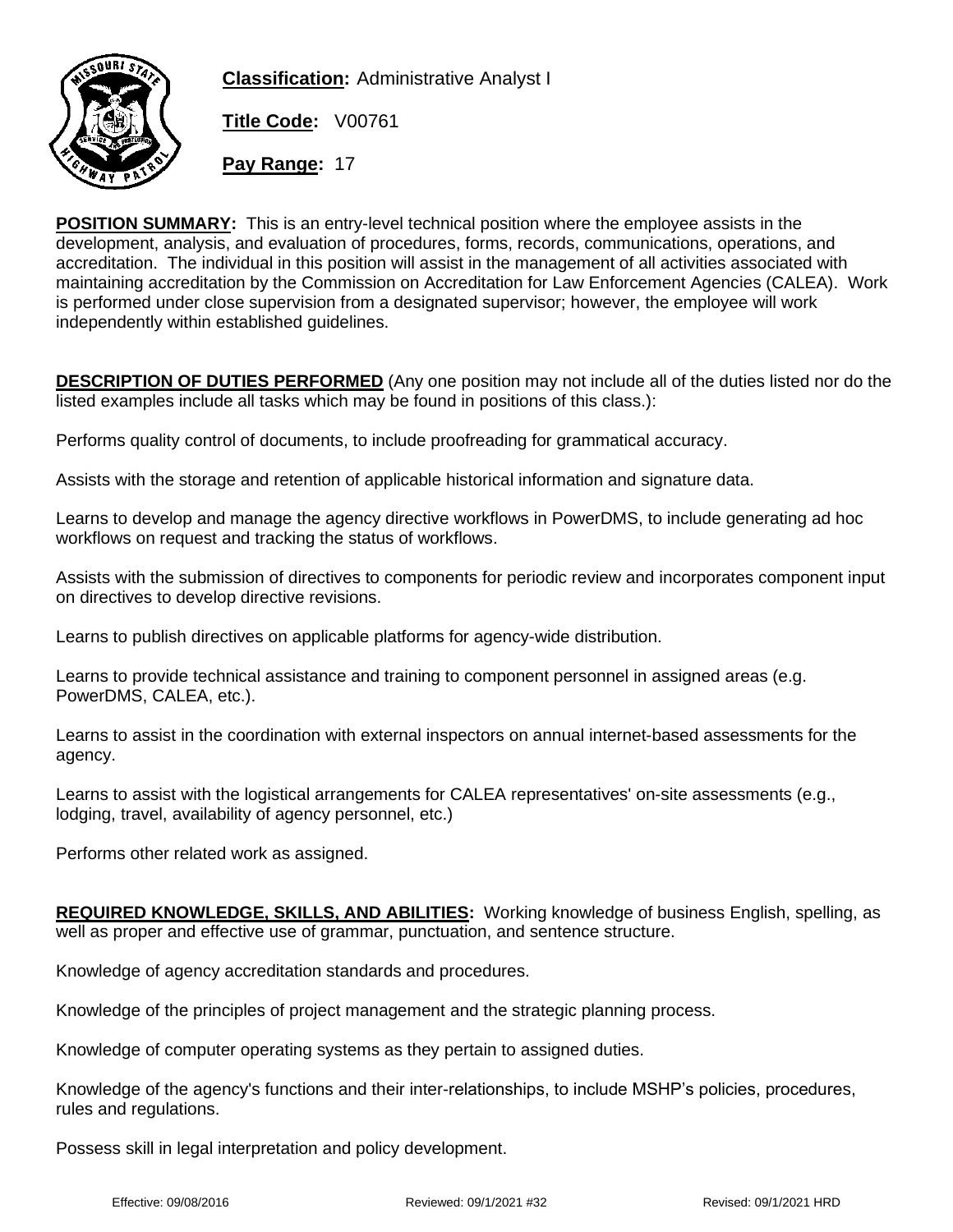## **Classification:** Administrative Analyst I **Classification:** Page 2

Possess good public speaking skills and the ability to interact with a variety of business professionals.

Must be skilled in time management techniques and prioritization.

Must possess excellent interpersonal skills to deal effectively with various personalities.

Ability to, or learn to, analyze and manage the implementation of special projects, assignments, and programs.

Ability to, or learn to, assist in the preparation and/or maintenance of reports, standards, policies, procedures, guidelines, and technical manuals.

Ability to gather, assemble, correlate, analyze, and interpret monthly statistics.

Ability to, or learn to, evaluate and modify internal procedures and systems.

Ability to work closely as a cooperative team and display professionalism and team leadership in the training and supervision of others, to include the monitoring and evaluation of others.

Ability to work independently in an organized, efficient manner and exercise independent judgement and discretion.

Ability to follow complex instructions and work within the pressure of regular deadlines.

Ability to demonstrate excellent management skills.

Ability to, or learn to, provide technical assistance and guidance in work methods and program procedures.

Ability to operate basic office equipment as detailed in the description of duties.

Ability to handle restricted and confidential information in a professional manner and maintain the information as such.

Ability to communicate in English clearly and concisely, both orally and in writing.

Ability to establish and maintain harmonious working relations with others.

Ability to work with material that may be of a sexual nature relating to criminal activity (e.g., written material, photographs, and/or verbal language, etc.).

Ability to perform job related travel.

Ability to work hours as assigned.

**MINIMUM EXPERIENCE AND EDUCATION REQUIRED** (The following represents the minimum qualifications used to accept applicants, provided that equivalent substitution will be permitted in case of deficiencies in either experience or education.):

Possession of a high school diploma or equivalent and four years of technical or professional experience in public or business administration.

**FLSA STATUS:** Non-Exempt